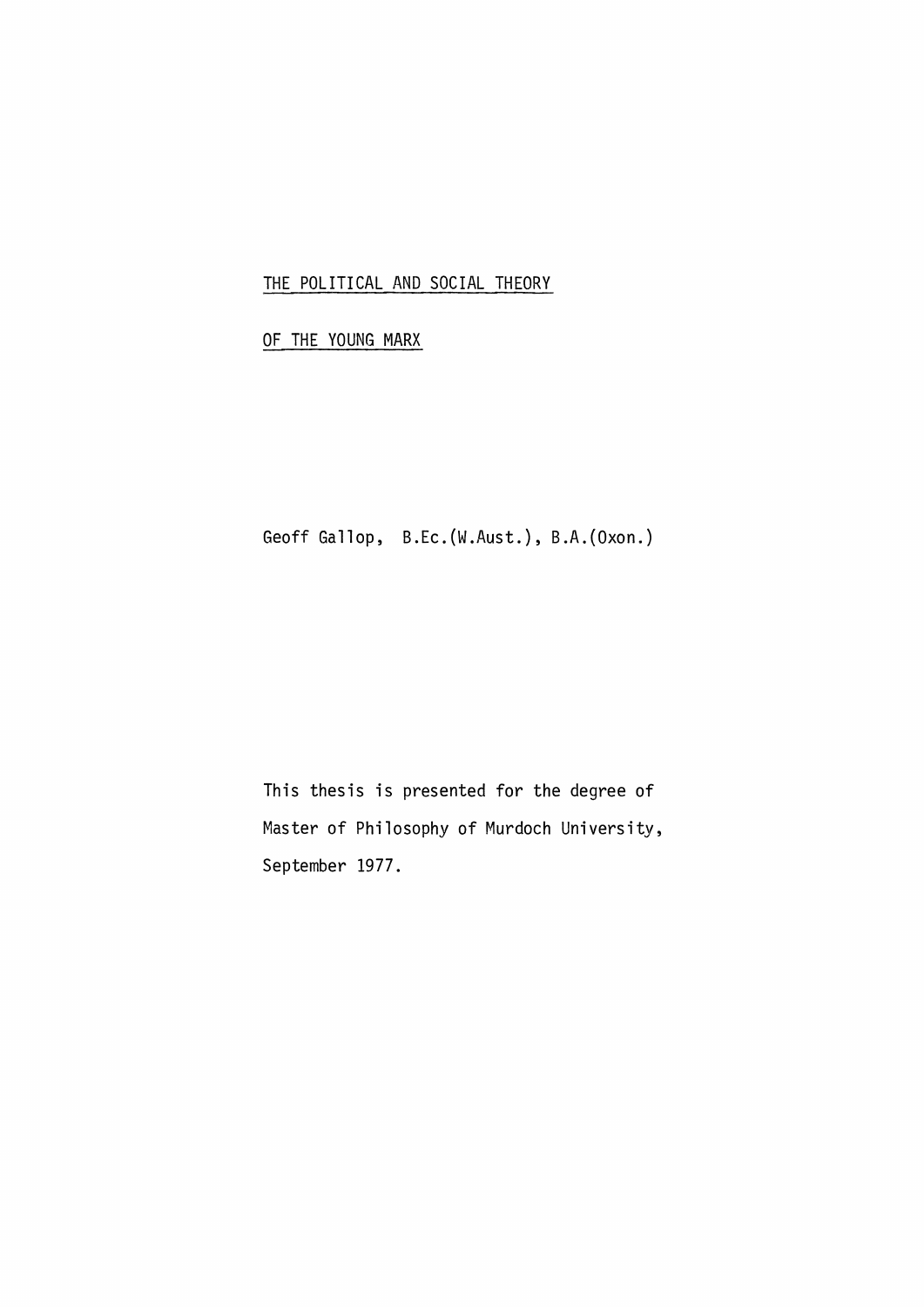## STATEMENT OF ORIGINALITY

To the best of the writer's knowledge this thesis contains no material previously written or published by another person except when acknowledgement is made in the text. No part of the thesis has been previously submitted for degree purposes at any university.

Geoff Gallop.

Geoff Gallop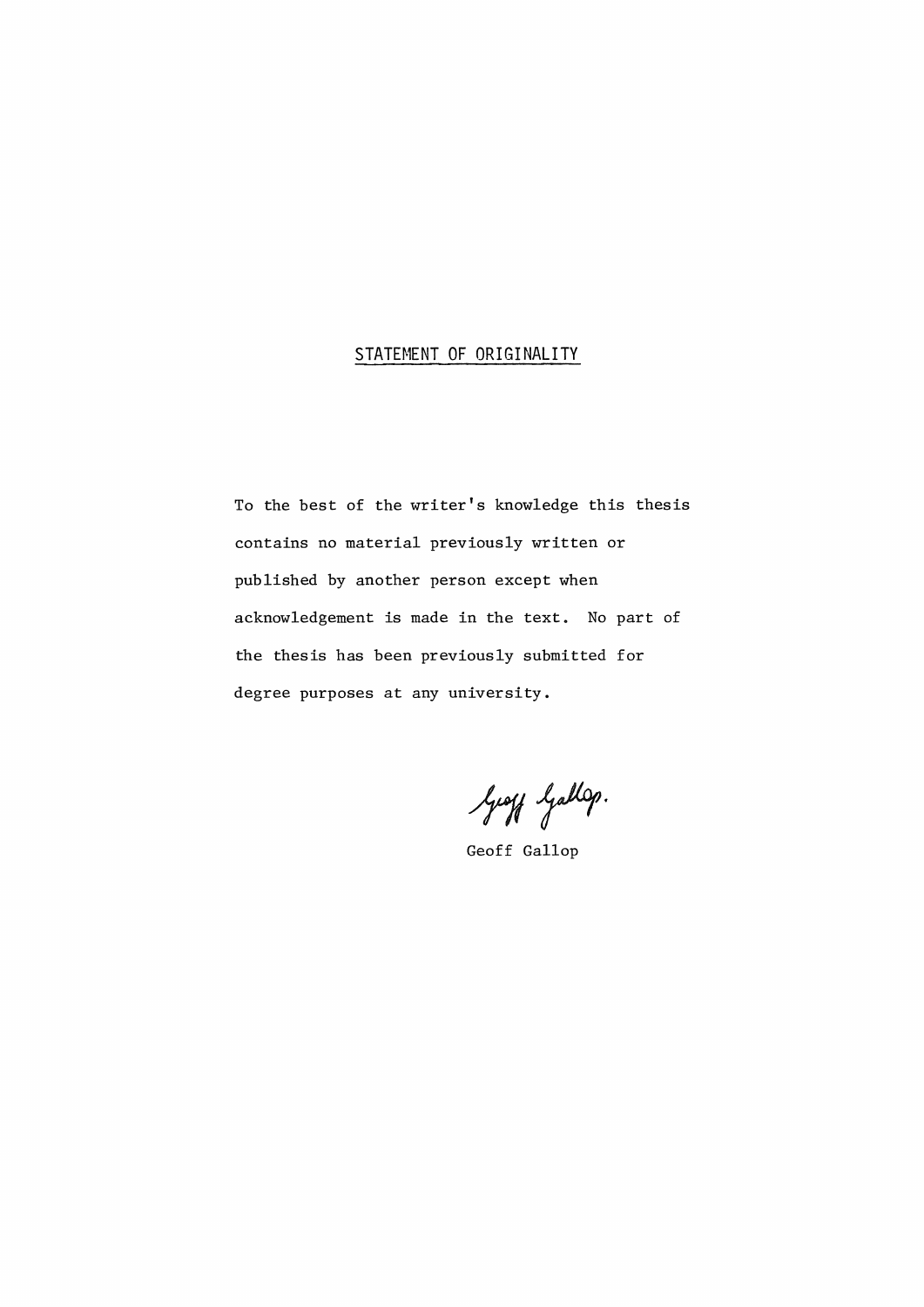#### ABSTRACT

My thesis analyses Marx's writings from the time he became a convert to Hegelianism (1837) to his expulsion from Paris in 1845. I have focused on three major issues in his political and social theory:

- 1. His definition of the contemporary situation.
- 2. His conception of the end of history (towards which the contemporary world was thought to be moving).
- 3. His conception of the process by which such an end would emerge (the dialectical process).

It is argued in the thesis that an 'Hegelian' approach to history, together with a 'Young Hegelian problematic' are the foundations of his early works. My thesis is that there are definite 'stages' in the development of his political and social theory. In terms of the three issues outlined above, these are:

- 1. From defining the contemporary situation chiefly, but not wholly, in philosophical and political terms (1837 to 1842), he moved on to stress that the study of history must begin with a study of social relations. Following Hegel, Marx defined contemporary society as 'civil society' (1843). From this he developed a class definition of the contemporary world, focusing on the social relationships that exist within the sphere of labour.
- 2. From arguing that history will end with a radically functioning liberal and social democracy (1842) Marx moved on to take up the cause of communism in 1843 - defined as a community of equals co-operating to plan their social and economic life, in a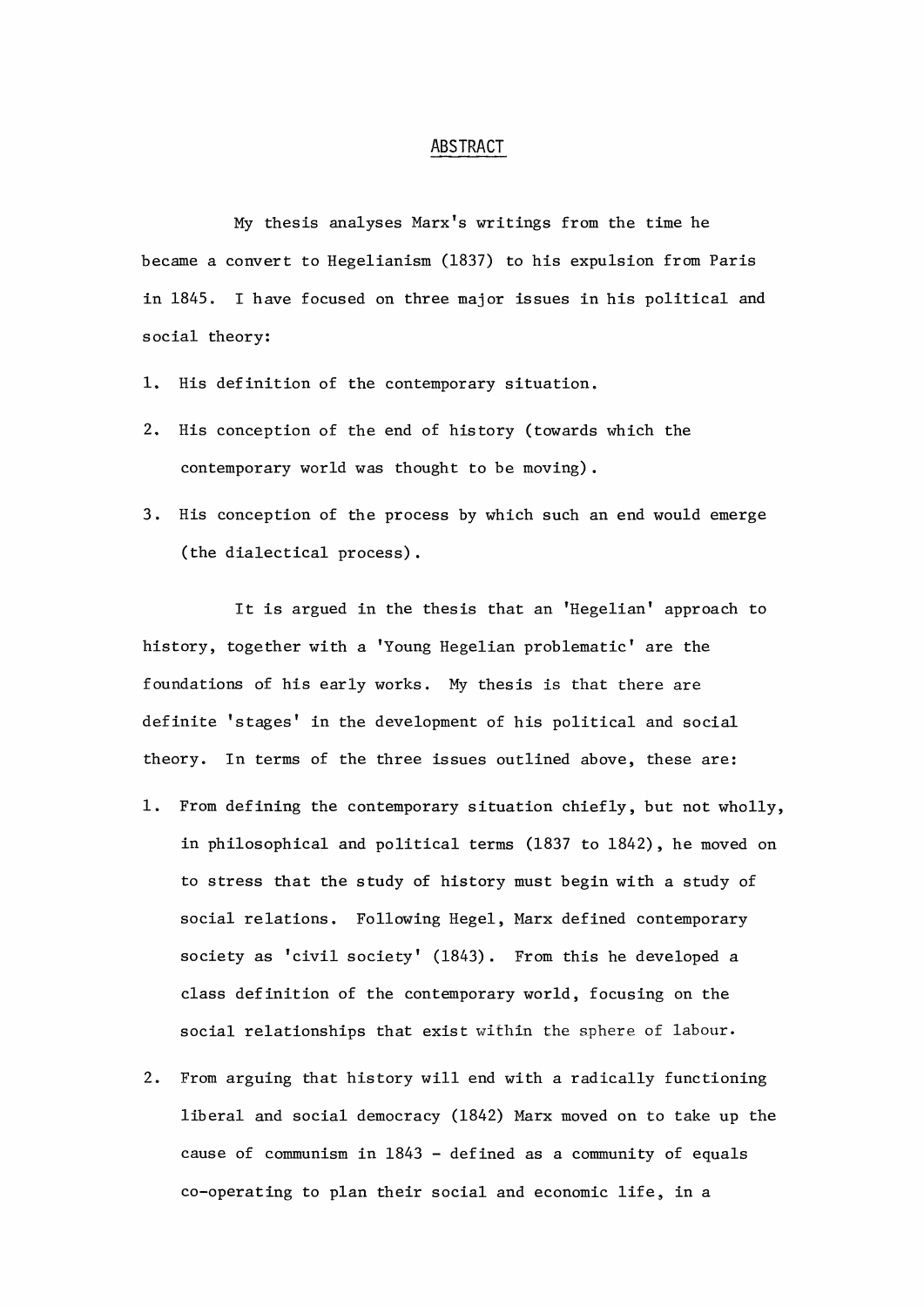stateless and private property-less society. On reducing his study of the human condition to the study of the labour process, he defined the truly human society as a community of producers, each producing under conditions of freedom (1844).

3. The movement towards the rational state is first conceived of as involving an alliance between the liberal wing of the bourgeoisie and the Young Hegelian philosophers. Marx argued it would be a step-by-step process of reform. In 1843 he took up the cause of revolution, firstly, in terms of an alliance between philosophy and the 'people' and, secondly, in terms of an alliance between philosophy and the proletariat. In 1844 he developed more fully his conception of the revolutionary process, outlining a much more historical account of the formation of proletarian consciousness and the process of proletarian se1femancipation.

My general thesis is that Marx's political and social theory must be viewed in terms of what has been called his 'primitive ethic', this being built from his critique of religion and developed from his study of contemporary history and the ideas of those who reflected upon its meaning.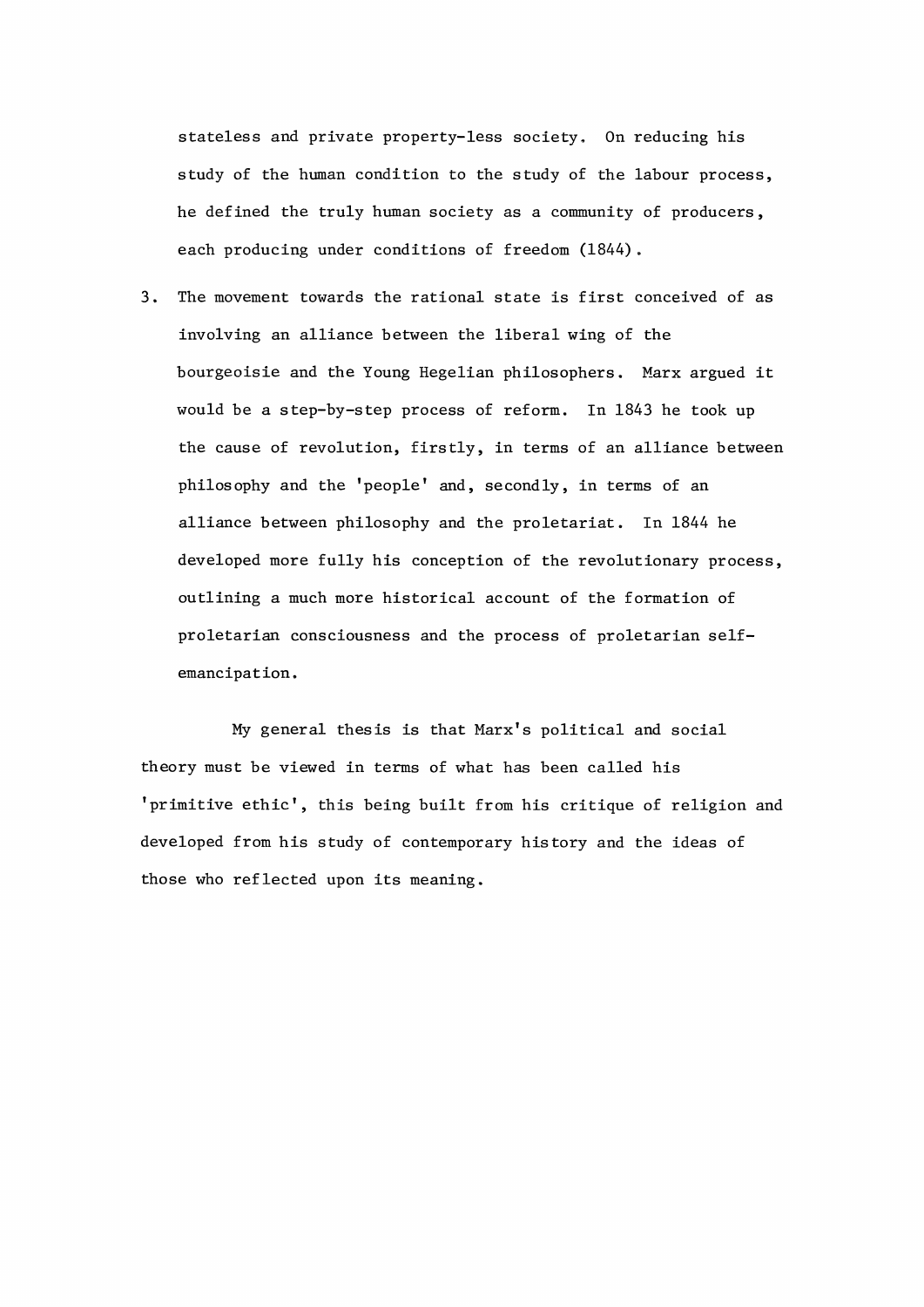## TABLE OF CONTENTS

|              | Acknowledgements                                                                                                                                                              |                                  | i   |
|--------------|-------------------------------------------------------------------------------------------------------------------------------------------------------------------------------|----------------------------------|-----|
|              | Abbreviations                                                                                                                                                                 |                                  | ii  |
| Quotation    |                                                                                                                                                                               |                                  | iii |
| Introduction | The Young Marx<br>$\ddot{\cdot}$                                                                                                                                              |                                  | 1   |
| Chapter One  | The Discovery of Hegel<br>$\ddot{\cdot}$                                                                                                                                      |                                  | 7   |
| 1.           | The Young Hegelian Problematic                                                                                                                                                | 7                                |     |
| 2.           | Marx's Conversion to Hegelianism                                                                                                                                              | 11                               |     |
| Chapter Two  | Humanism and the Dialectic<br>:                                                                                                                                               |                                  | 17  |
| 1.           | Philosophy and Religion                                                                                                                                                       | 17                               |     |
| 2.           | Human Freedom                                                                                                                                                                 | 20                               |     |
| 3.           | True Philosophy and the Contemporary Crisis                                                                                                                                   | 22                               |     |
| 4.           | The Contradictions of Philosophical Criticism                                                                                                                                 | 25                               |     |
|              | Bourgeois Society and the Authoritarian State<br>Chapter Three<br>$\ddot{\bullet}$                                                                                            |                                  | 28  |
| 1.           | The Implications of Journalism                                                                                                                                                | 28                               |     |
| 2.           | Religion, the Truth, and Reason                                                                                                                                               | 31                               |     |
| 3.           | The Existing Situation                                                                                                                                                        | 36                               |     |
| Chapter Four | The Rational and Democratic State<br>:                                                                                                                                        |                                  | 42  |
| 1.           | Introduction                                                                                                                                                                  | 42                               |     |
| 2.           | Harmony and Freedom                                                                                                                                                           | 43                               |     |
| 3.           | The Rational and Democratic State                                                                                                                                             | 46                               |     |
|              | Democracy and Reason<br>а.<br>Civil Law<br>Ъ.<br>$c_{\bullet}$<br>Government<br>d. Citizenship and Participation<br>e. Freedom of the Press<br>Social and Economic Life<br>f. | 46<br>50<br>52<br>54<br>55<br>59 |     |
| 4.           | The Rational State: A Living Unity                                                                                                                                            | 61                               |     |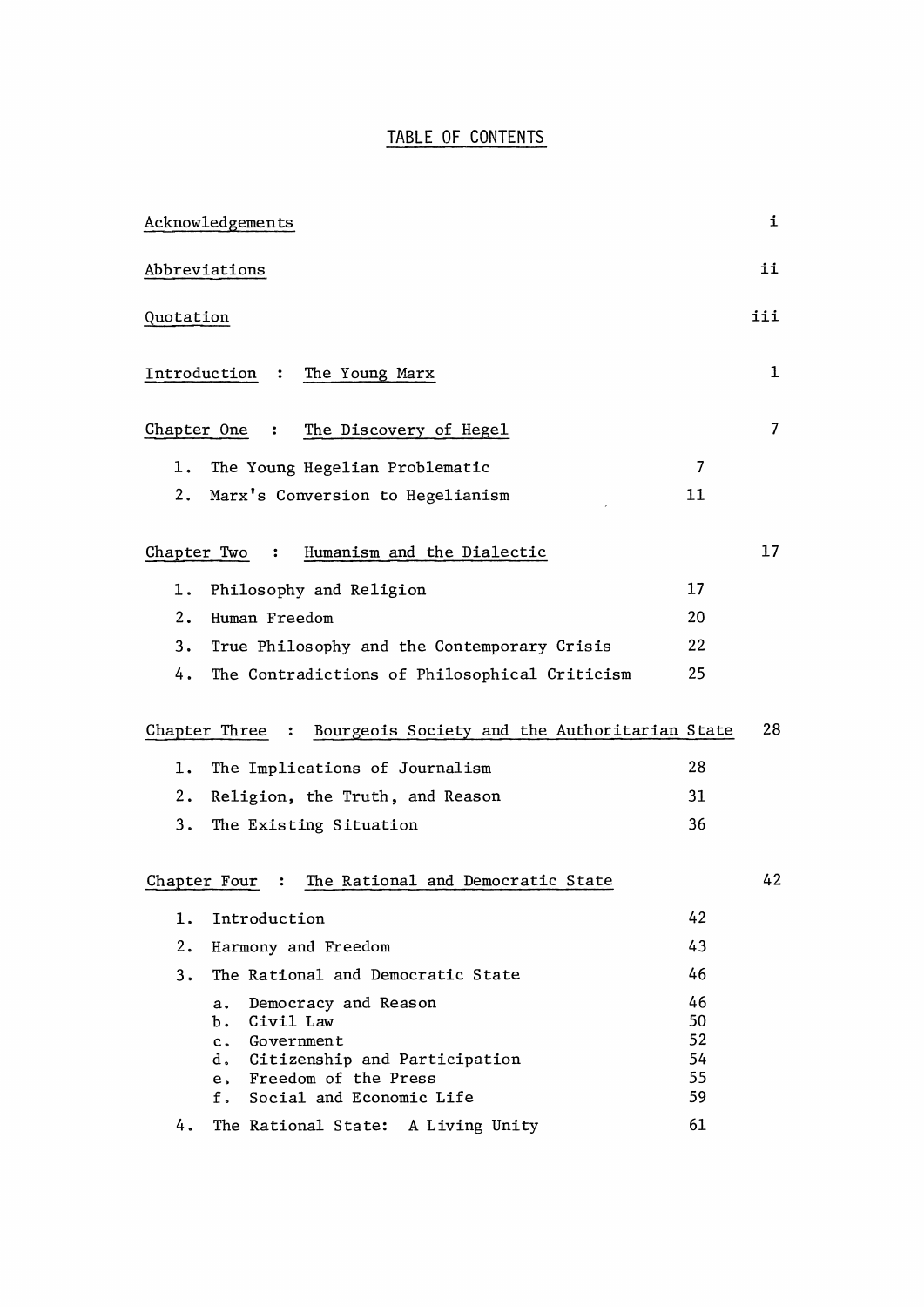|                                              | Chapter Five : Philosophy, the Press, and History                                                  |            | 64  |
|----------------------------------------------|----------------------------------------------------------------------------------------------------|------------|-----|
| 1.                                           | Philosophical Criticism and the Press                                                              | 64         |     |
| 2.                                           | The Press and History                                                                              | 67         |     |
| 3.                                           | Philosophy and the Tactics of Reform                                                               | 69         |     |
|                                              | Chapter Six :<br>True Democracy                                                                    |            | 73  |
| 1.                                           | Introduction                                                                                       | 73         |     |
| 2.                                           | Beyond Hegel                                                                                       | 75         |     |
|                                              | Idealism and Conservatism<br>a.<br>Philosophical Criticism and Historical<br>Ъ.                    | 75         |     |
|                                              | Analysis                                                                                           | 77         |     |
| 3.                                           | The Hegelian Mediations: Applied Philosophical<br>Criticism                                        | 82         |     |
|                                              | Monarchy<br>а.                                                                                     | 82         |     |
|                                              | Bureaucracy<br>Ъ.<br>Assembly of Estates<br>$c \cdot$                                              | 84<br>87   |     |
|                                              | d. The Question of Participation                                                                   | 92         |     |
|                                              | The Question of Mediation<br>e.                                                                    | 93         |     |
|                                              | The 'Political World of Animals'<br>f.                                                             | 95         |     |
| 4.                                           | True Democracy                                                                                     | 96         |     |
| Chapter Seven : The Revolutionary Imperative |                                                                                                    |            | 103 |
| 1.                                           | Shame and Patriotism                                                                               | 103        |     |
| 2.                                           | A New Revolutionary Alliance                                                                       | 105        |     |
| 3.                                           | The Right to Revolt                                                                                | 107        |     |
| 4.                                           | Reason and Consciousness                                                                           | 109        |     |
|                                              | Chapter Eight : Political and Human Emancipation                                                   |            | 110 |
|                                              |                                                                                                    |            |     |
| 1.                                           | Introduction                                                                                       | 110        |     |
| 2.                                           | Political Emancipation and Civil Society                                                           | 115        |     |
|                                              | The Modern State and the Rights of Man<br>$\mathbf{a}$ .<br>Political Democracy and Religion<br>Ъ. | 115<br>118 |     |
| 3.                                           | Civil Society                                                                                      | 122        |     |
| 4.                                           | Human Emancipation                                                                                 | 125        |     |
| Chapter Nine : The Proletariat               |                                                                                                    |            |     |
| 1.                                           | Introduction                                                                                       | 129        |     |
| 2.                                           | The German Situation                                                                               | 131        |     |
| 3.                                           | Philosophy and the Proletariat                                                                     | 135        |     |
|                                              |                                                                                                    |            |     |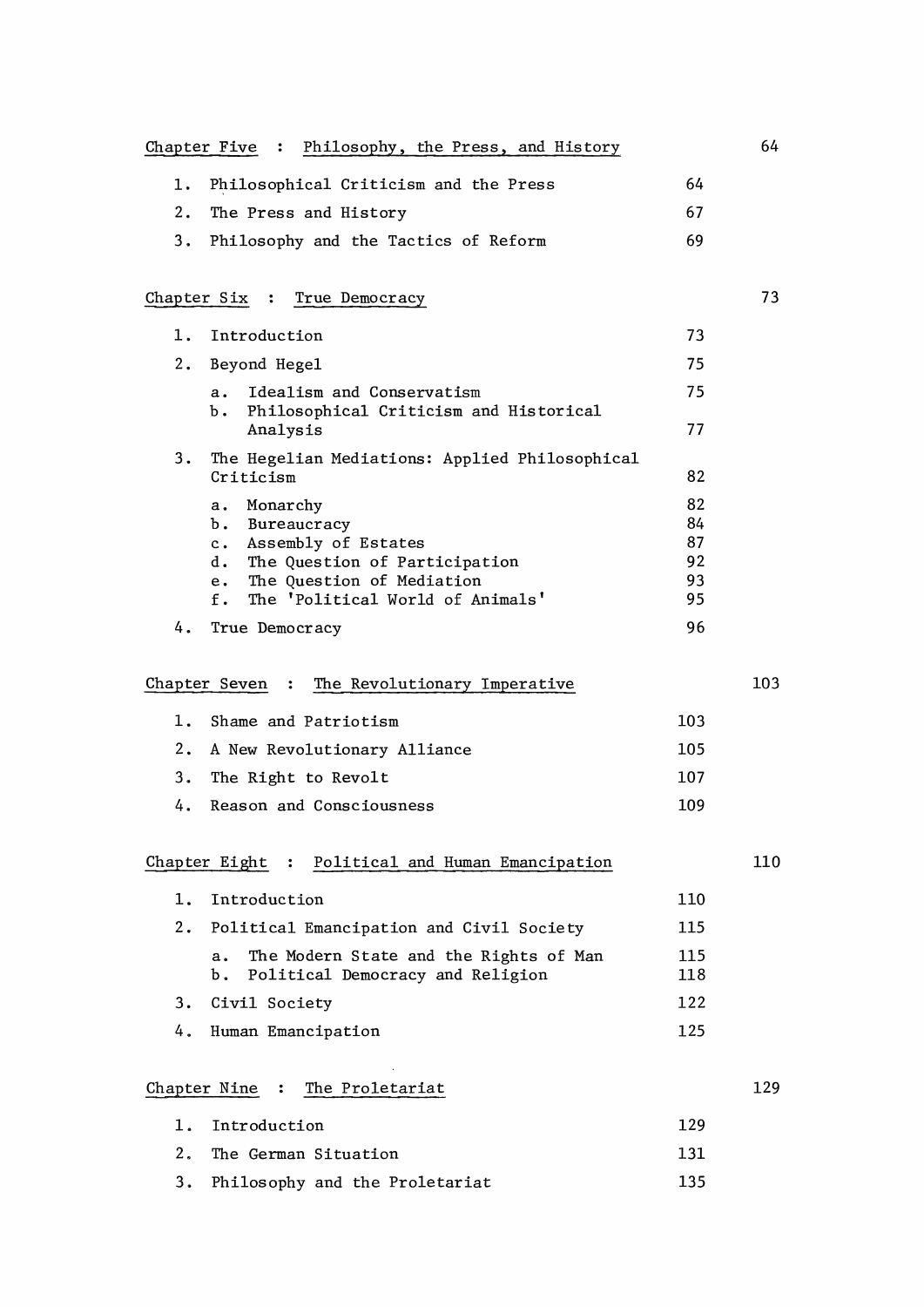Chapter Ten : The Truly Human Society

| 1. | Introduction                                                                                                          | 138               |     |
|----|-----------------------------------------------------------------------------------------------------------------------|-------------------|-----|
| 2. | Man as a Producing Being                                                                                              | 141               |     |
| 3. | The Act of Production                                                                                                 | 143               |     |
| 4. | The Nature of Contemporary Society                                                                                    | 145               |     |
|    | Commercialism<br>$\mathbf{a}$ .<br>Capitalism<br>b.                                                                   | 145<br>147        |     |
| 5. | The Proletarian Conditions                                                                                            | 149               |     |
|    | Alienated Labour<br>a.<br>b. Standards of Living<br>c. Alienated Labour: Cause or Consequence<br>of Private Property? | 149<br>155<br>156 |     |
| 6. | The Truly Human Society                                                                                               | 159               |     |
|    | The Preconditions<br>$\mathbf{a}$ .<br>The Truly Human Society<br>Ъ.                                                  | 159<br>162        |     |
|    | Chapter Eleven : Ideas, Interests, and History                                                                        |                   | 171 |
| 1. | Ideas and Interests                                                                                                   | 171               |     |
| 2. | The Contending Classes and the State                                                                                  | 174               |     |
| 3. | The Revolution and its Meaning                                                                                        | 178               |     |
| 4. | Proletarian Consciousness                                                                                             | 180               |     |
|    | Conclusion : The First Marxism                                                                                        |                   | 187 |
| 1. | Human Nature and its Realization                                                                                      | 187               |     |
| 2. | History and the Proletariat                                                                                           | 192               |     |
| 3. | The Death of God and the Birth of Man                                                                                 | 199               |     |

4. Concluding Remarks

# Bibliography

204

202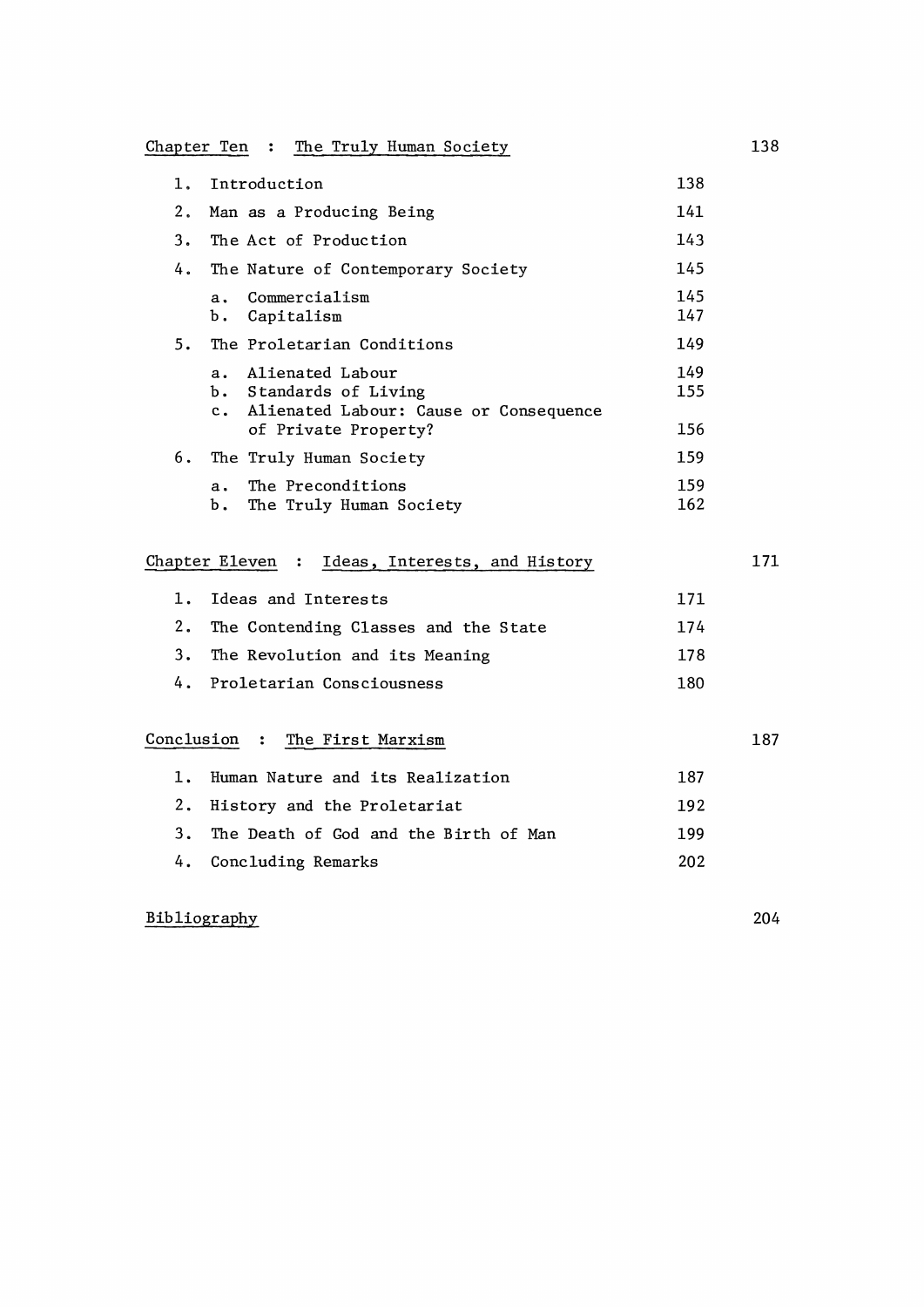#### **ACKNOWLEDGEMENTS**

I am especially indebted to the staff of the Murdoch University Library for all their assistance; to my wife, Beverley, for translating Zilberfarb's article from the French; to Dr. Joe Wolff for providing me with Pascal's article; to Associate Professor Julius Kovesi for the many discussions we have had on the young Marx; to Professor Eugene Kamenka for allowing me to visit the History of Ideas Unit, Australian National University in September and October 1975; to my two supervisors, Dr. David Kipp and Mr. John Hooper for their help, advice and encouragement; to Professor Geoffrey Bolton for his support and encouragement; and to my colleagues in the School of Social Inquiry, Murdoch University and Department of Politics, University of Western Australia for all the help they have given me. Special thanks also to Faye Davey for typing the thesis.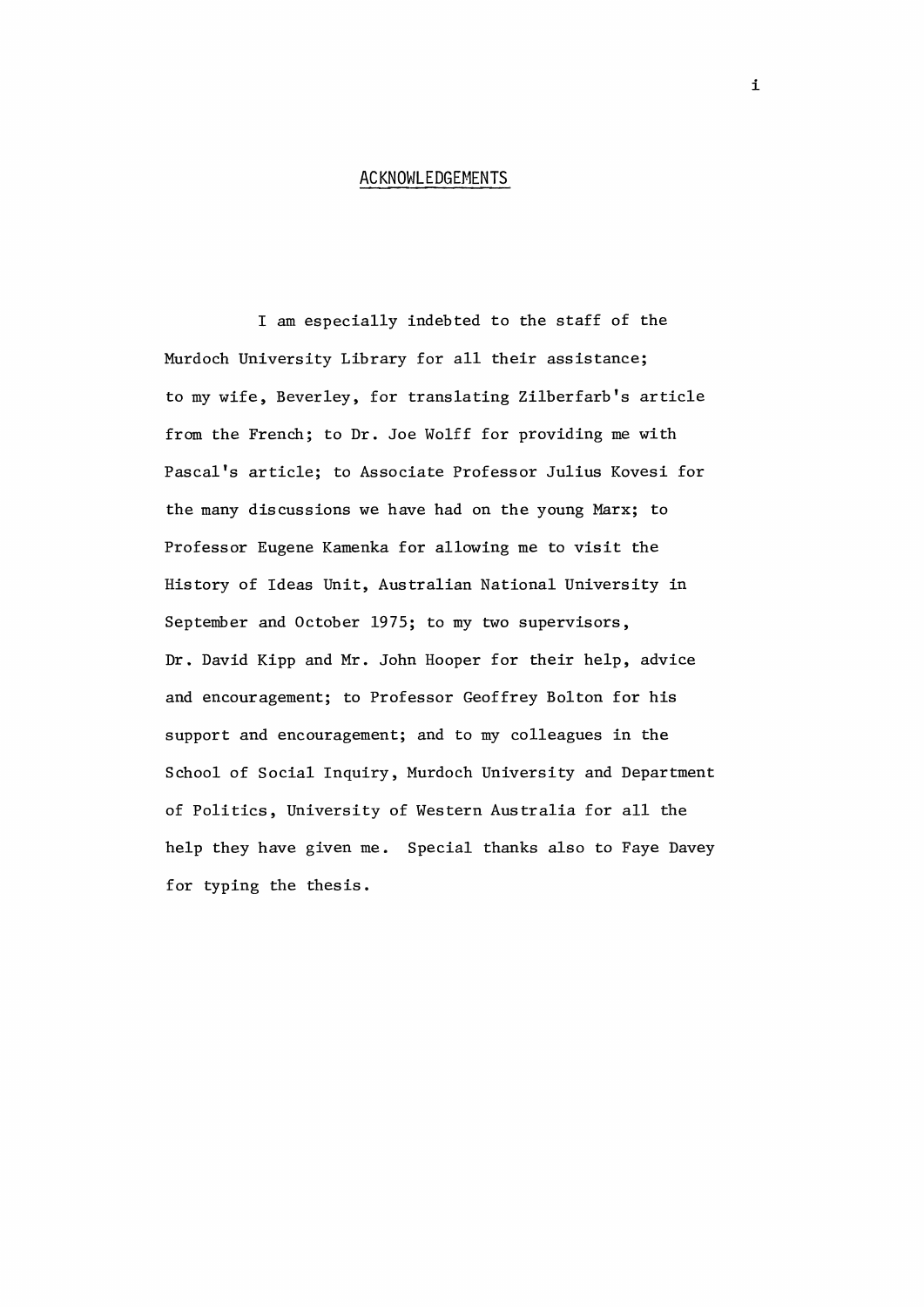#### ABBREVIATIONS

1843 Critique Contribution to the Critique of Hegel's Philosophy of Law. Jewish Question On the Jewish Question. Introduction Contribution to the Critique of Hegel's Philosophy of Law: Introduction. Critical Marginal Critical Marginal Notes on the Article: Notes 'The King of Prussia and Society Reform. By a Prussian'. Comments on James Mill, Elémens d'économie Comments on James Mill politique. Paris Manuscripts Economic and Philosophic Manuscripts of 1844. Holy Family The Holy Family, or Critique of Critical Criticism. Against Bruno Bauer and Company.